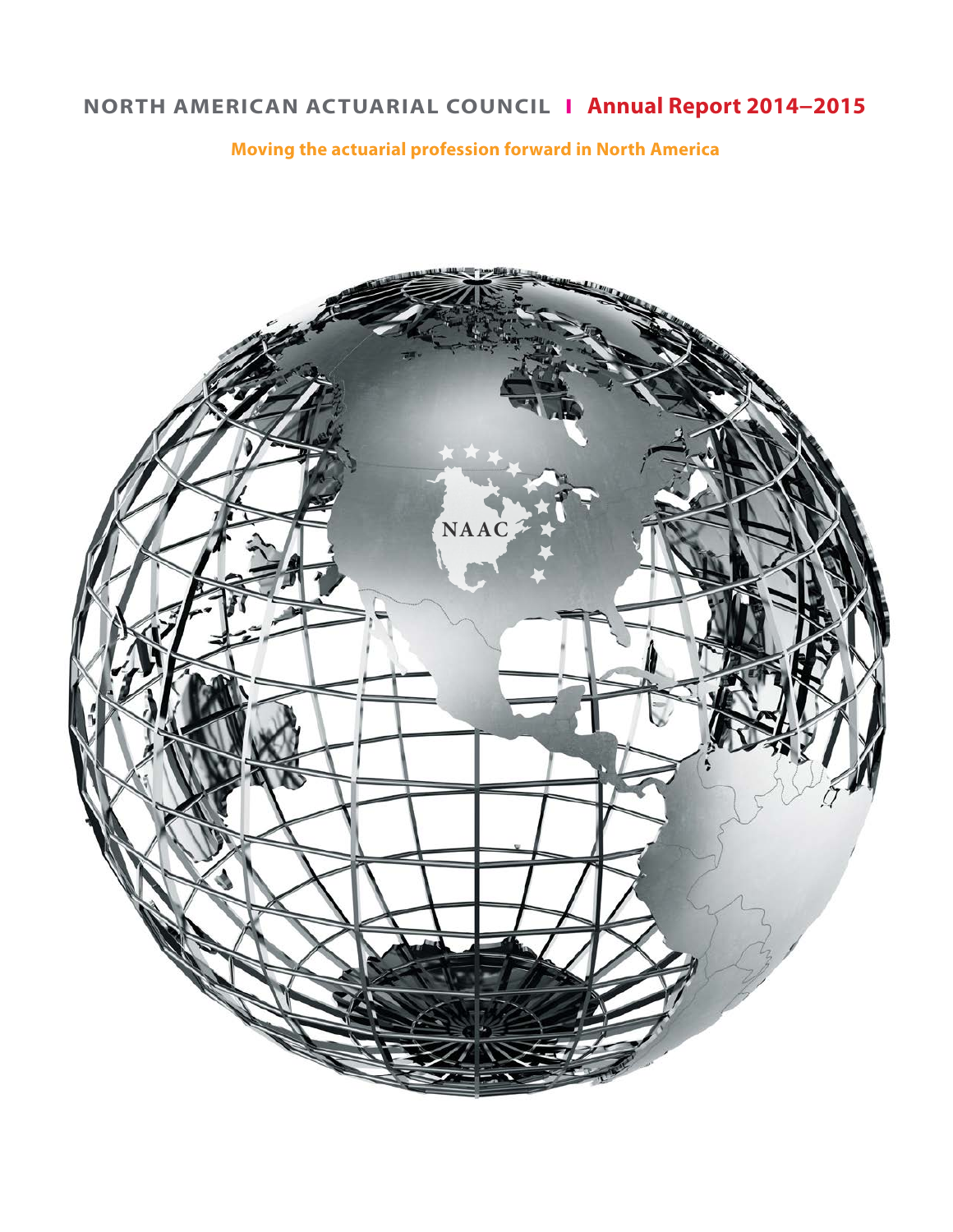# TABLE OF CONTENTS

## 1 What NAAC Does

| 3<br>2014-2015 NAAC Accomplishments                            |
|----------------------------------------------------------------|
|                                                                |
|                                                                |
|                                                                |
| Increased Information-sharing among NAAC Member Organizations3 |
| <b>NAAC Members and Staff</b>                                  |
|                                                                |
|                                                                |
|                                                                |
| <b>Appendix</b>                                                |
|                                                                |
|                                                                |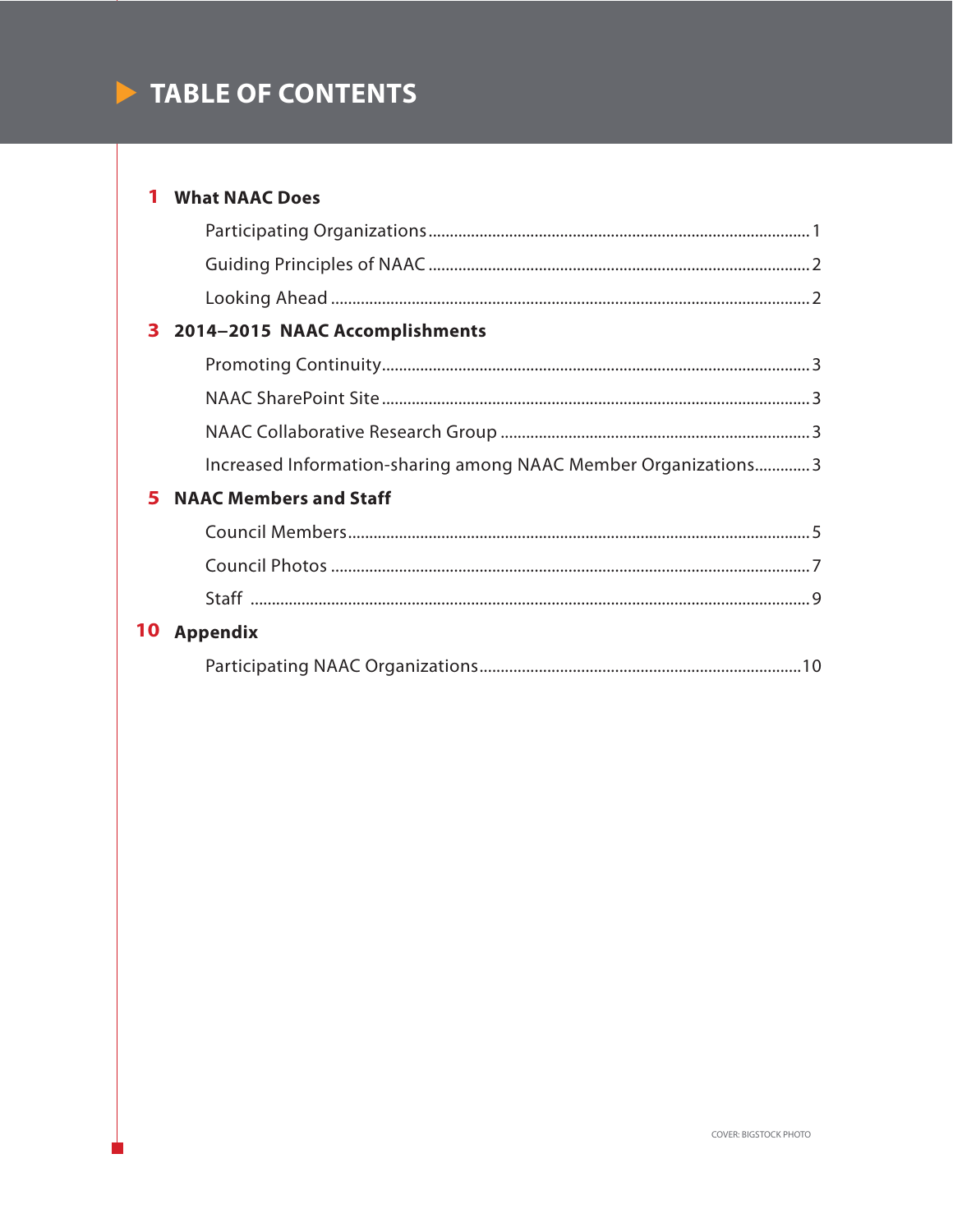

# **PARTICIPATING ORGANIZATIONS**

The North American Actuarial Council (NAAC) brings together the nine national actuarial organizations on the North American continent:

- $\blacksquare$  American Academy of Actuaries (Academy) (U.S.-based)
- ASPPA College of Pension Actuaries (ACOPA) (U.S.-based)
- $\blacksquare$  Asociación Mexicana de Actuarios (AMA)
- $\blacksquare$  Asociación Mexicana de Actuarios Consultores (AMAC)
- $\blacksquare$  Canadian Institute of Actuaries (CIA)
- Casualty Actuarial Society (CAS) (U.S.-based)
- $\blacksquare$  Colegio Nacional de Actuarios (CONAC)
- Conference of Consulting Actuaries (CCA) (U.S.-based)
- Society of Actuaries (SOA) (U.S.-based)

The primary purpose of NAAC is to build solid and lasting bridges between the professional actuarial organizations of North America. It provides a forum to promote coordination, cooperation, and trust among the leadership of the participating organizations, who represent actuaries in Canada, Mexico, and the United States. In this spirit, NAAC members exchange and share information on significant current activities, discuss profession-wide issues (not necessarily involving all Participating Organizations) and, wherever possible, develop an action plan to address those issues.

For example, NAAC:

- $\blacksquare$  Seeks to develop a coordinated vision of the future direction of the actuarial profession in North America.
- $\blacksquare$  Discusses international issues from a North American perspective and, if appropriate, establishes joint positions and strategies for pursuing those positions outside of North America.
- $\blacksquare$  Serves as a forum to encourage the resolution of conflicts between two or more of the Participating Organizations.
- $\blacksquare$  Works in a coordinated manner to address issues—where overlap of efforts exist—to make the most efficient use of the North American actuarial profession's resources.
- $\blacksquare$  Identifies and promotes forums, activities, contacts, and events that can broaden organizational communications among other leaders and members of the profession.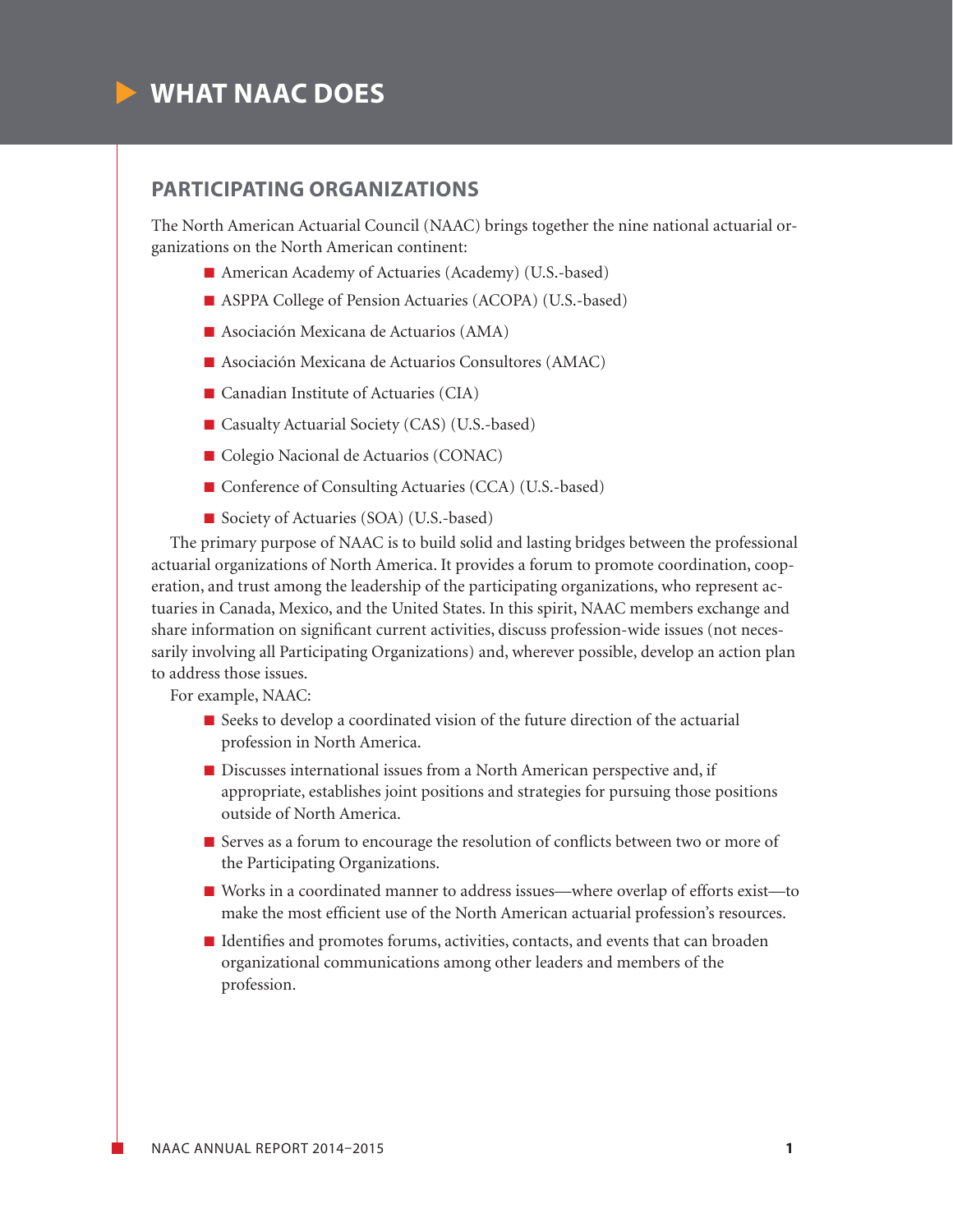## **GUIDING PRINCIPLES OF NAAC**

Section 2 of the North American Actuarial Council Working Agreement provides the official description of NAAC's purpose. It is published in the NAAC Manual and is included in publications distributed by the Participating Organizations to their members.

The Participating Organizations jointly acknowledge that:

- $\blacksquare$  The operating environments in the three North American countries are very different,
- $\blacksquare$  The Participating Organizations' members expect the organizations to leverage resources and take appropriate advantage of synergies, and
- $\blacksquare$  Increased information sharing and dialogue among the Participating Organizations has the potential to yield collective insights valuable to each organization.

Accordingly, the Participating Organizations define NAAC's purpose as follows:

- **1.** NAAC is to be a catalyst for dialogue on key issues facing the North American actuarial profession.
- **2.** NAAC is to be a facilitator of opportunities for leveraging of resources across organizations.
- **3.** NAAC is to be a source of knowledge in identifying conditions, trends, assumptions, and key issues affecting the North American actuarial profession and benchmarking best practices among member organizations.
- **4.** NAAC is to be a forum for information sharing on current and potential activities among the North American actuarial organizations.
- **5.** NAAC is to be a forum where networking occurs and camaraderie is built among the leaders of the North American actuarial organizations.

In fulfilling its purpose, NAAC shall abide by the following guiding principles:

- $\blacksquare$  The conditions, cultures and perspectives of each individual country and their member organizations will be respected and valued.
- The autonomy of each member organization to pursue its mission and purpose will be preserved.
- $\blacksquare$  The public interest will always be a primary consideration.
- $\blacksquare$  The best interests of the profession will always be considered.

#### **LOOKING AHEAD**

Leaders of NAAC member organizations are responsible for supporting the spirit and communicating the content of the Working Agreement to their respective organizations. In the years to come, NAAC shall serve as a forum for the exchange of ideas, common problems, and common solutions for the myriad issues facing the North American actuarial community.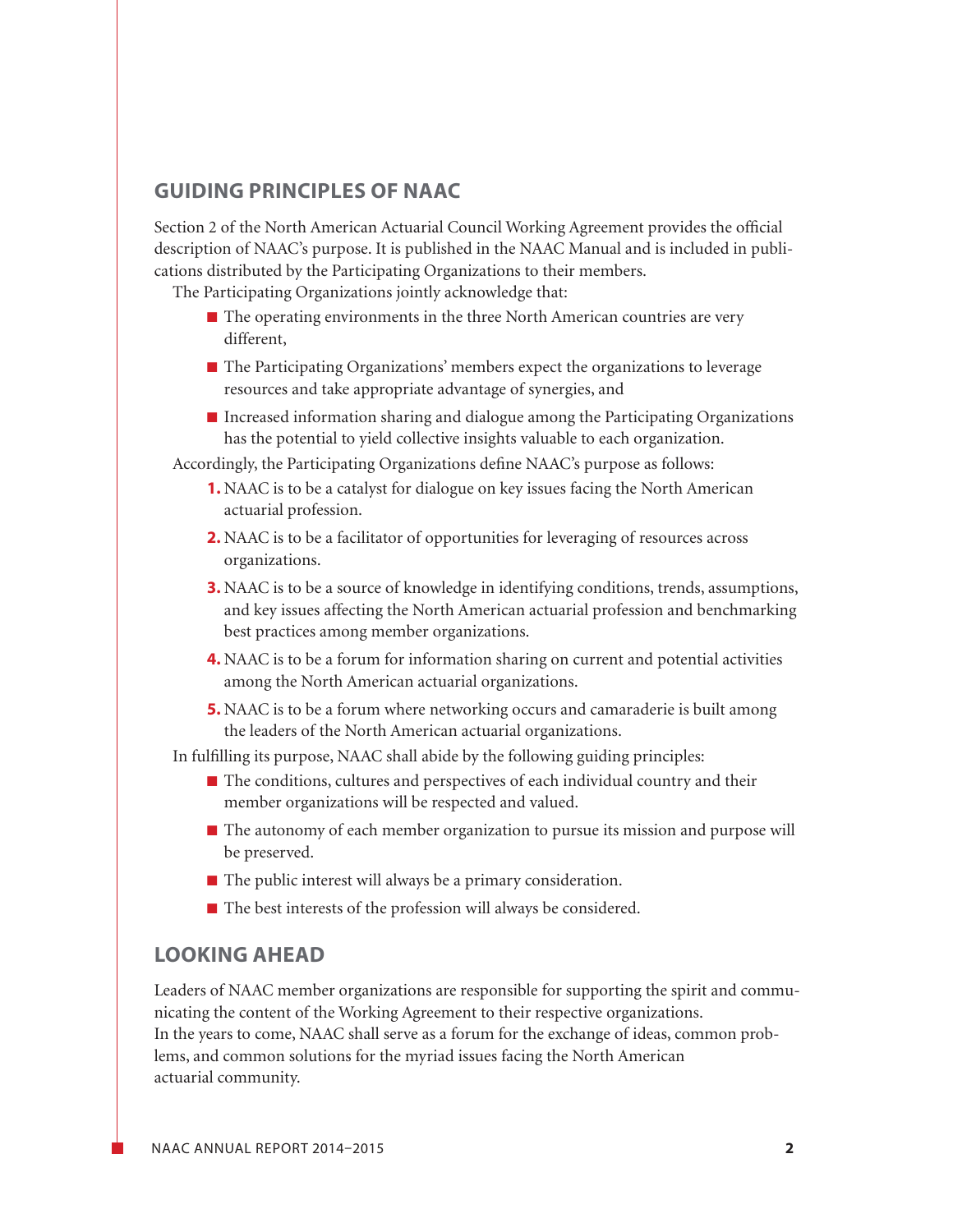

## **PROMOTING CONTINUITY**

NAAC maintains its recurring annual process of providing comprehensive orientation for new NAAC members to sustain momentum from year to year. Outgoing presidents report on current and resolved NAAC issues. The NAAC Manual, posted on NAAC's SharePoint site and updated as needed, as well as current and past annual reports, also help to create continuity.

#### **NAAC SHAREPOINT SITE**

The NAAC SharePoint site enables NAAC members to share files and documents, including meeting materials, approved minutes, the NAAC manual, the NAAC annual report, policy statements, and other information. Access is limited to authorized users only.

# **NAAC COLLABORATIVE RESEARCH GROUP**

The NAAC Collaborative Research Group (CRG) was created at NAAC's February 2009 meeting. The CRG has been holding quarterly conference calls. There have been some projects that while initial discussion began in the CRG became more suitable for projects of the individual organizations that chose to participate in them.

The CAS, CIA, and SOA sponsored a Supply and Demand Study that was published on May 28, 2015. This research explored the long-term outlook for actuarial employment.

Some NAAC member organizations are currently considering whether to research past insurer impairments and insolvencies. The study may examine their causes, the decisions made by management, regulators and policyholders as situations unfolded.

The group also has been sharing information on ongoing projects which arose from initial discussions at the CRG but became independent projects of several of the organization, such as the Actuaries' Climate Index.

### **INFORMATION SHARING AMONG NAAC MEMBER ORGANIZATIONS**

#### **Discussion on Actuarial Professionalism and How to Protect the Public**

The CIA discussed with NAAC members the steps it has taken to bring actuarial professionalism closer to professionalism in the legal and accounting professions. Organizations discussed how legal and regulatory frameworks affect the ways in which they address reputational risk.

#### **Discussion of the International Actuarial Association's (IAA's) Structure and Recent Developments**

Rob Brown, a Past President of the IAA, gave a detailed presentation of the IAA's structure. He also discussed the IAA's plans for 2015, its collaboration with other supra-national organizations, recent and future publications, and model International Standards of Actuarial Practice (ISAPs).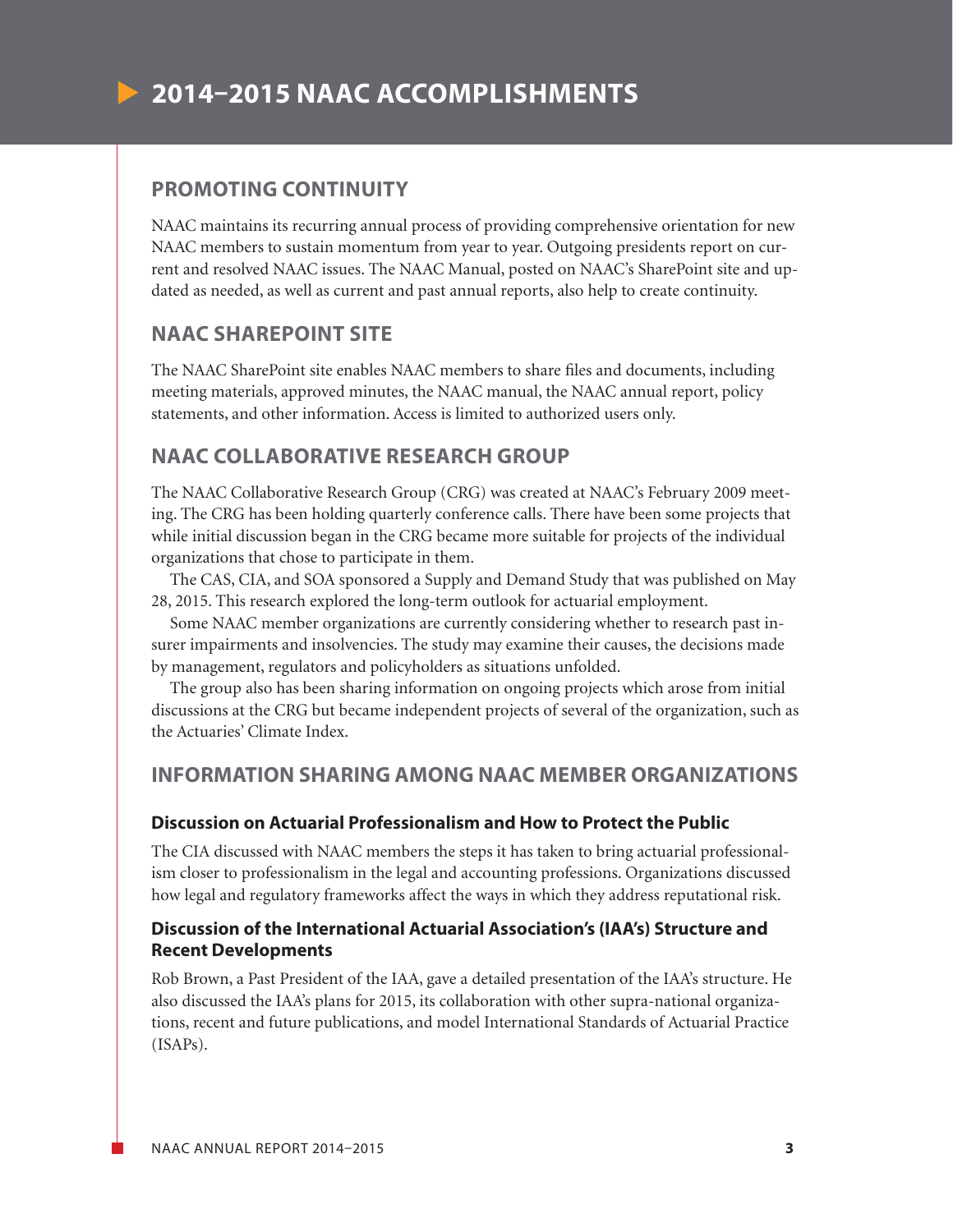#### **Opportunities for Actuaries in the Area of Big Data**

NAAC members saw a presentation that explored how big data offers new opportunities to actuaries. This presentation explored not only how big data can inform actuaries' work, whether through a study of cognitive bias in insurance or examples of questions actuaries could ask about the direction of an insurance company's business, but also how actuaries can contribute to developing applications and services based upon big data.

# **ORSA in Canada**

The CIA kept NAAC members apprised of ORSA-based legal and regulatory changes in Canada; the CIA is developing a related standard of practice. NAAC members saw presentations covering the appointed actuary's, the Board of Directors', and the regulators' perspective. These presentations included discussions of how the regulation is affecting life insurers, the Canadian principles-based approach, the Office of the Superintendent of Financial Institutions' (OSFI's) expectations related to ORSA and how OSFI performs its work.

#### **The Canadian Retirement Landscape**

The CIA presented how Canada is coping with the same retirement funding issues as other North American countries both in the private and public sectors and how they have dealt differently with the pressure to move from Defined Benefit to Defined Contribution plans.

#### **Overview of Assuris**

Mike Hale, a Past President of the CIA, gave an overview of Assuris, the not-for-profit organization that protects Canadian policyholders in the event their life insurance company fails. He explained its structure, how it works, and he discussed the insolvencies it has covered in the past.

#### **Implementation of Tax Reform and the New Insurance Law in Mexico**

NAAC members have been kept updated on the implementation of tax reform and the new sweeping insurance law in Mexico. The new insurance law has caused CONAC to review actuarial certifications, and new standards of practice that are consistent with the law are under development.

#### **Developments in the Pension Area in Mexico**

NAAC members have also been kept updated on developments in the pension area in Mexico. These include changes in contribution deductibility that have created a number of challenges.

#### **NAAC Agenda-Setting**

In keeping with their previous commitment to do so, NAAC members have addressed broad discussion topics in the future to encourage spontaneous discussion, which helps to identify naturally collaboration opportunities among NAAC member organizations.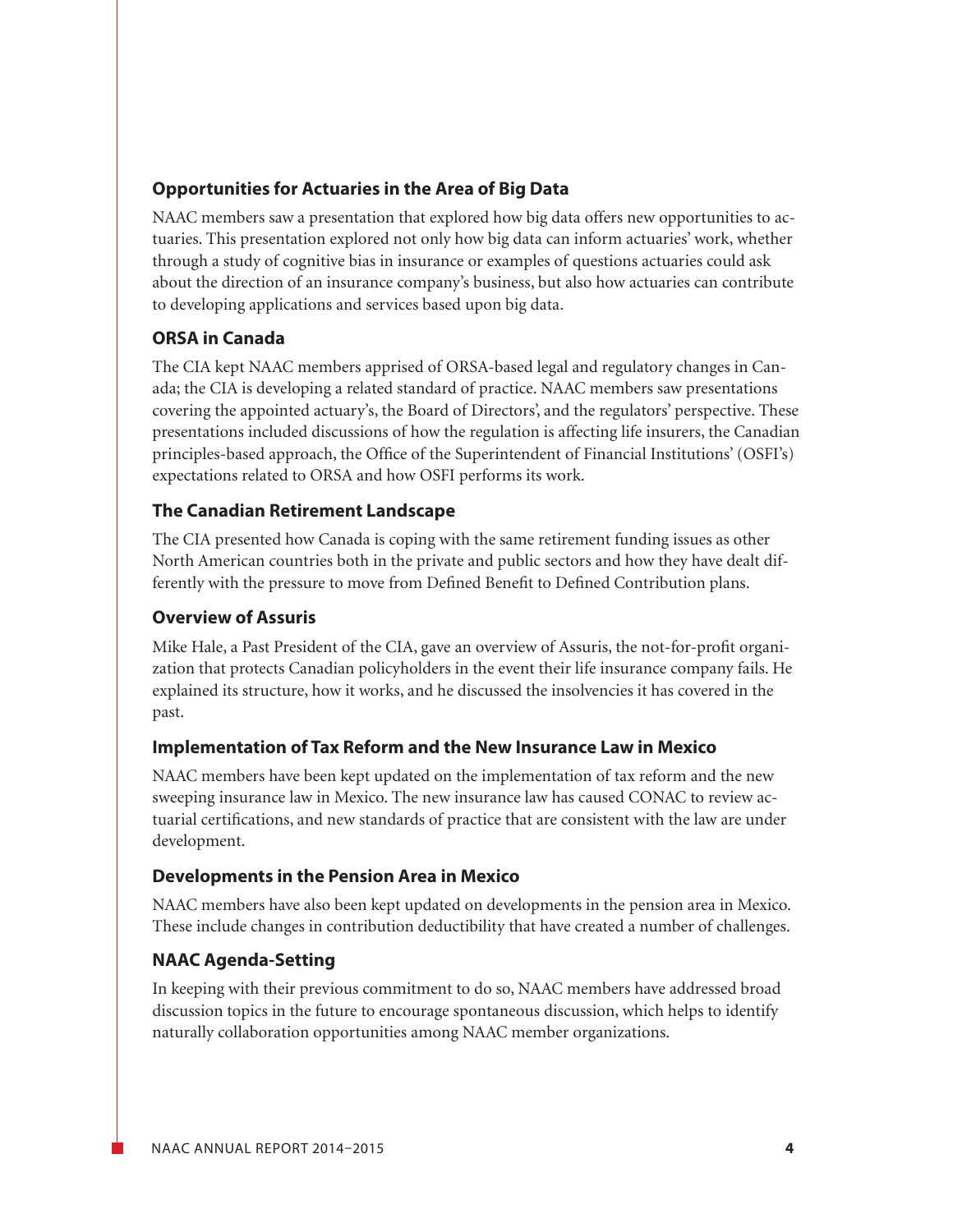# **NAAC MEMBERS AND STAFF**

The North American Actuarial Council is composed of up to two officers of each Participating Organization. One of the two officers is the President of the Participating Organization, and the other is usually the President-Elect, although an organization can appoint another officer it considers more appropriate.

#### **2015 NAAC COUNCIL MEMBERS**

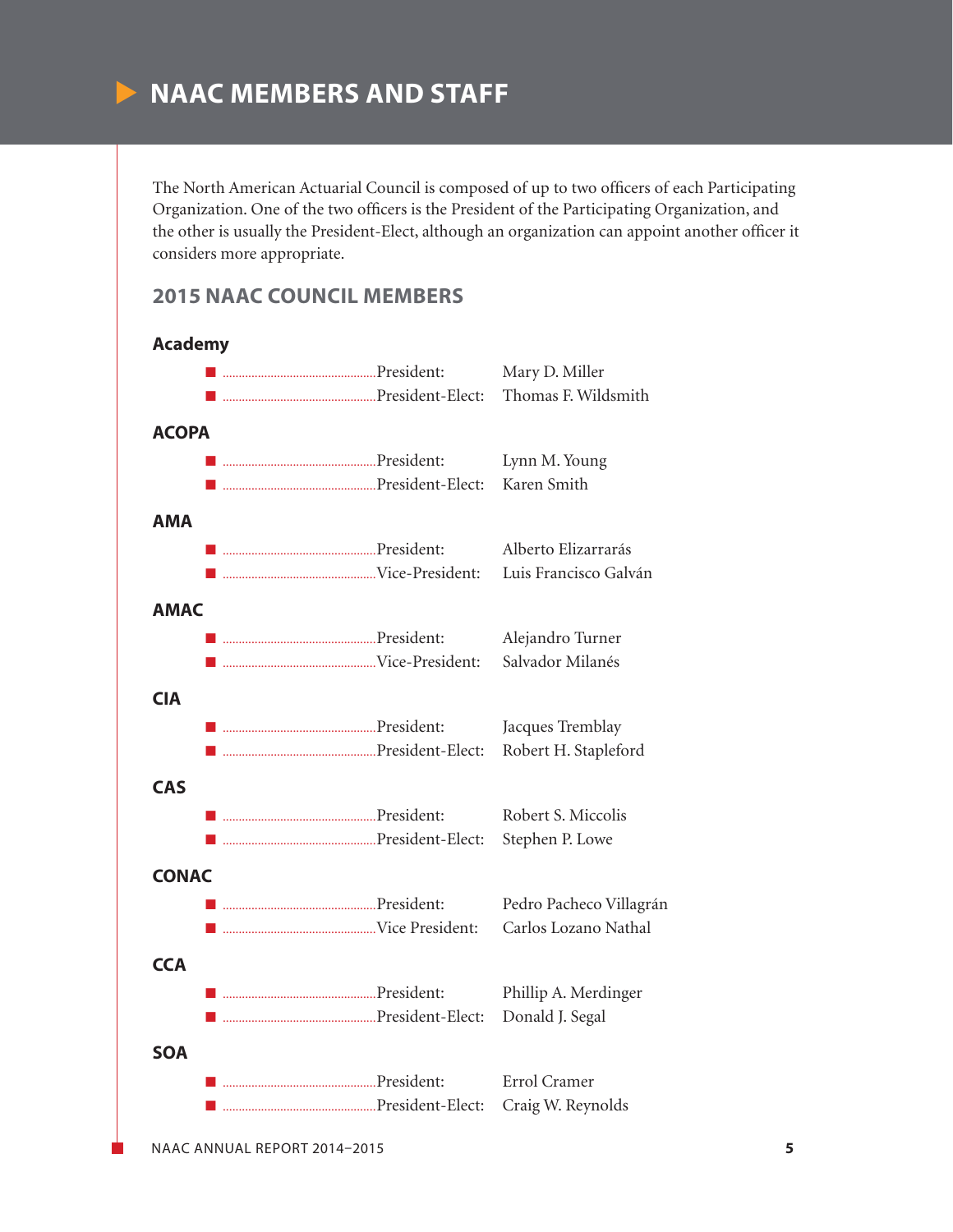# **2014 NAAC COUNCIL MEMBERS**

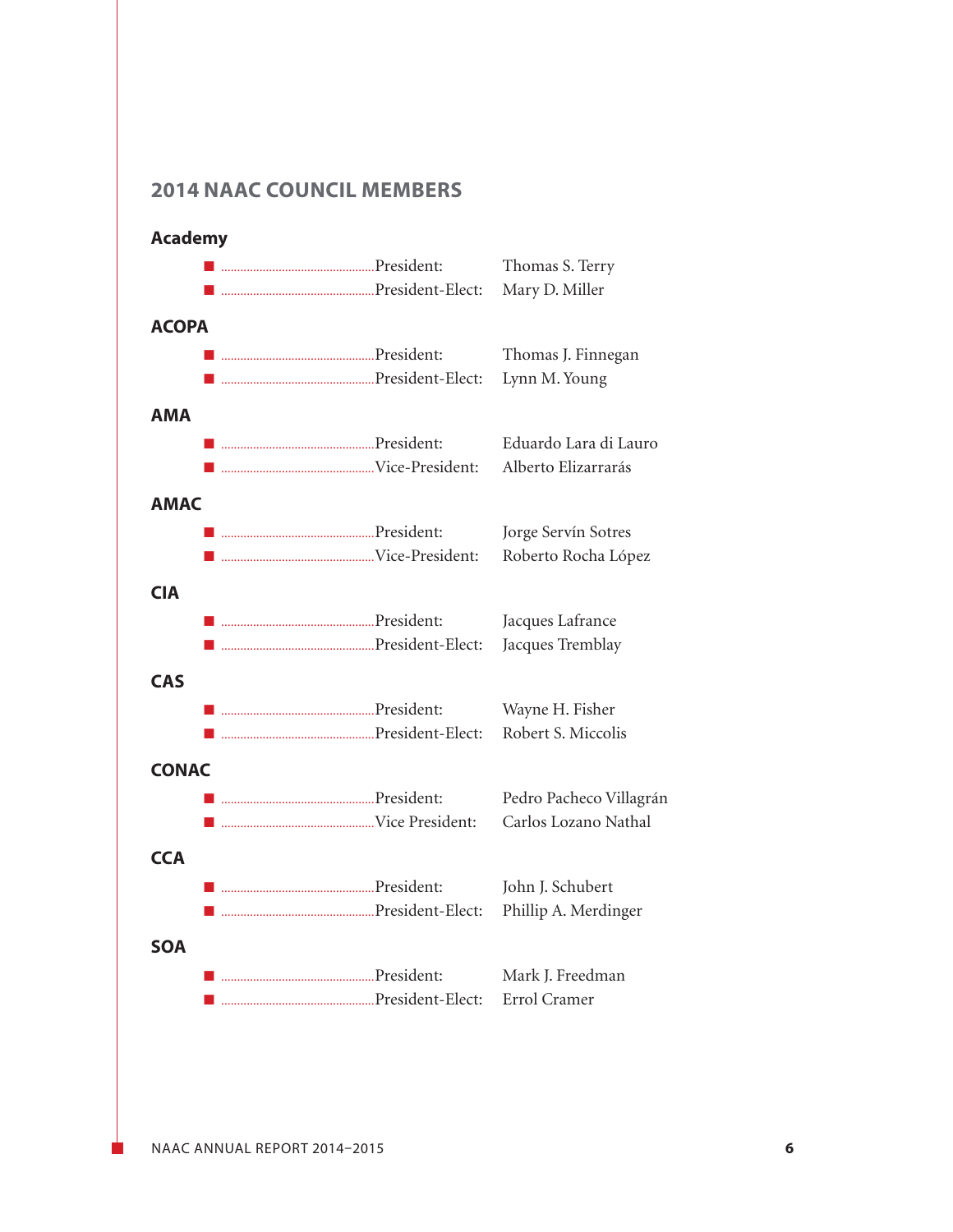# **COUNCIL PHOTOS**



**Thomas F. Wildsmith** *Academy President-Elect 2015*



**Mary D. Miller** *Academy President-Elect 2014 President 2015*



**Thomas S. Terry** *Academy President 2014*



**Karen Smith** *ACOPA President-Elect 2015*



**Lynn Young** *ACOPA President-Elect 2014 President 2015*



**Thomas J. Finnegan** *ACOPA President 2014*



**Alberto Elizarrarás** *AMA Vice-President 2014–2016*



**Luis Francisco Galván** *AMA Vice President 2014-2016*



**Alejandro Turner** *AMAC President 2014-2016*



**Salvador Milanés** *AMAC Vice President 2014-2016*



**Robert H. Stapleford** *CIA President-Elect 2015*

**Robert S. Miccolis**

*President-Elect 2014 President 2015*

*CAS*



**Jacques Tremblay** *CIA President-Elect 2014 President 2015*



**Wayne H. Fisher** *President 2014*



**Jacques Lafrance** *CIA President 2014*



**Stephen P. Lowe** *CAS President-Elect 2015*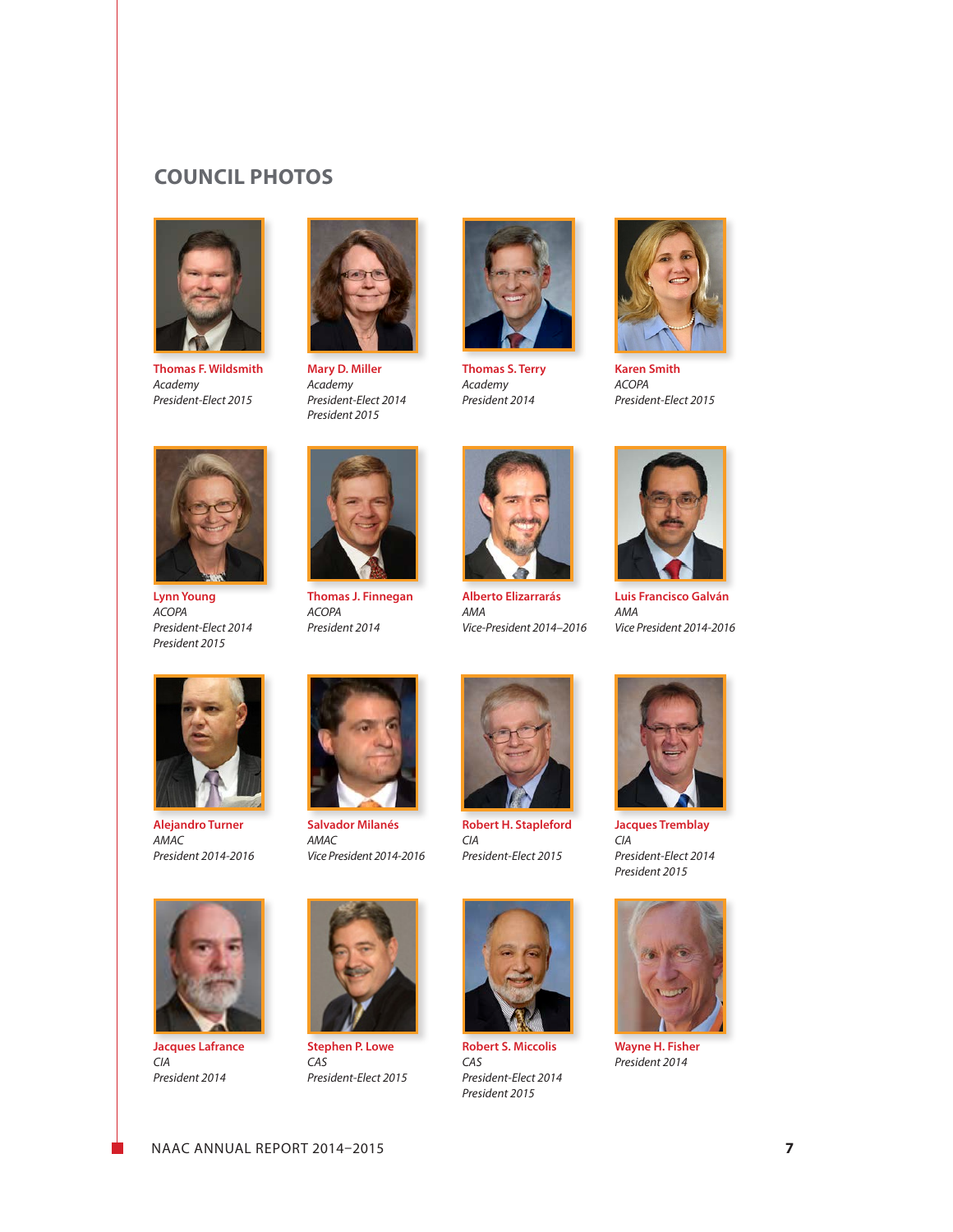

**Donald J. Segal** *CCA President-Elect 2015*



**Phillip A. Merdinger** *CCA President-Elect 2014 President 2015*



**John J. Schubert** *CCA President 2014*



**Pedro Pacheco Villagrán** *CONAC President 2013-2015*



**Carlos Lozano Nathal** *CONAC Vice President 2013-2015*



**Craig W. Reynolds** *SOA President-Elect 2015*



**Errol Cramer** *SOA President-Elect 2014*



**Mark J. Freedman** *SOA President 2014*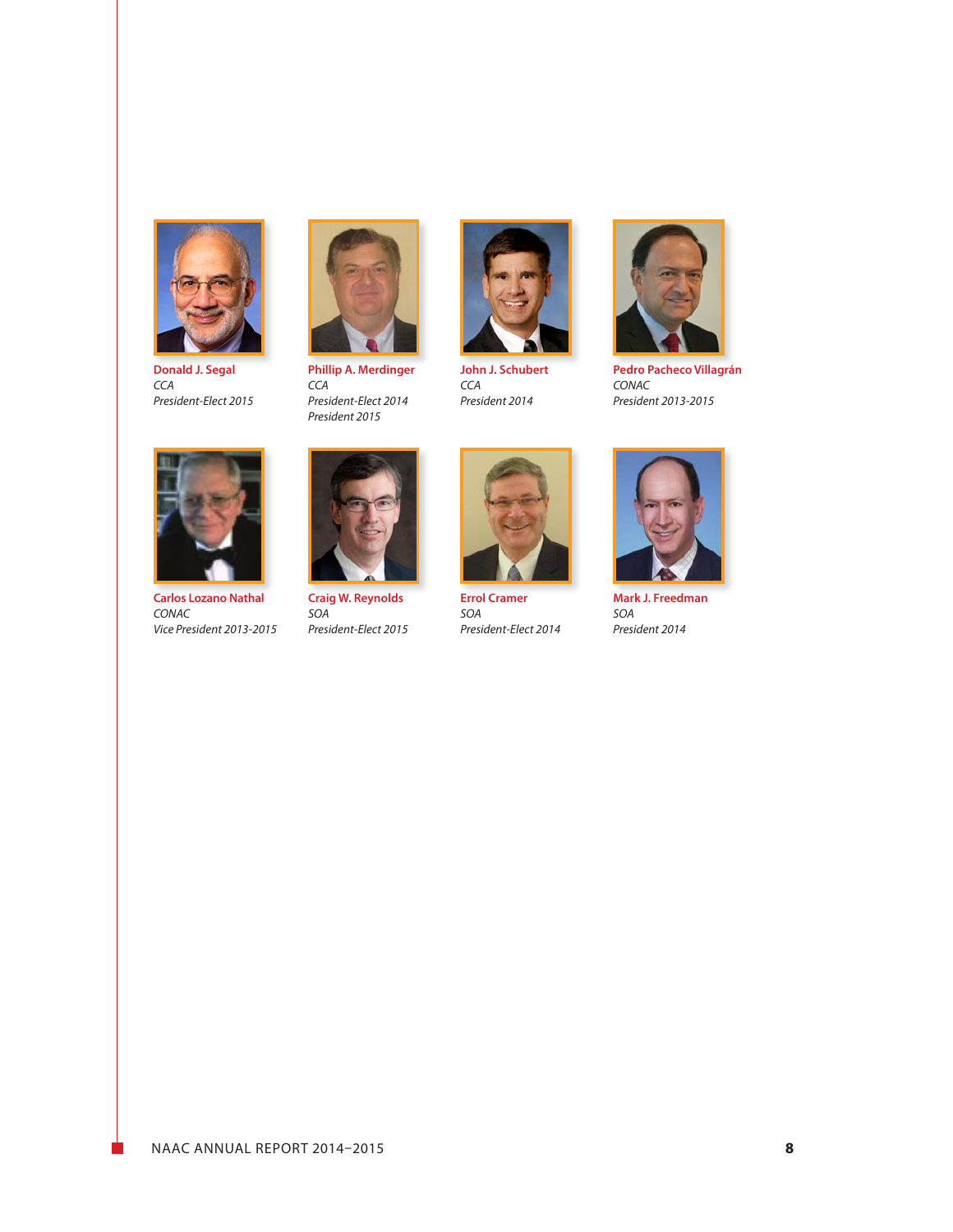# **NAAC STAFF**

The executive directors of the Participating Organizations attend and participate in NAAC meetings, but are not members of NAAC and do not vote.

#### **Chief Staff Officers**



**Mary Downs** *Academy Executive Director*



**Judy Miller** *ACOPA ASPPA Chief of Actuarial Issues and Director of Retirement Policy*



**Michel Simard** *CIA Executive Director*



**Cynthia Ziegler** *CAS Executive Director*



**Rita DeGraaf** *CCA Executive Director*

**OTHER STAFF**

**Patricia Luna** *AMA, AMAC, CONAC Executive Director*



**Greg Heidrich** *SOA Executive Director*

When appropriate, the Academy agrees to make its legal counsel available to NAAC; and to coordinate, upon request, with counsel for the CIA and the Mexican organizations.

Academy Senior Policy Analyst Claire Mickelson provides staff support for NAAC and for the Council of U.S. Presidents (CUSP). She can be reached at 202.223.8196 or at

[mickelson@actuary.org](mailto:mickelson%40actuary.org?subject=)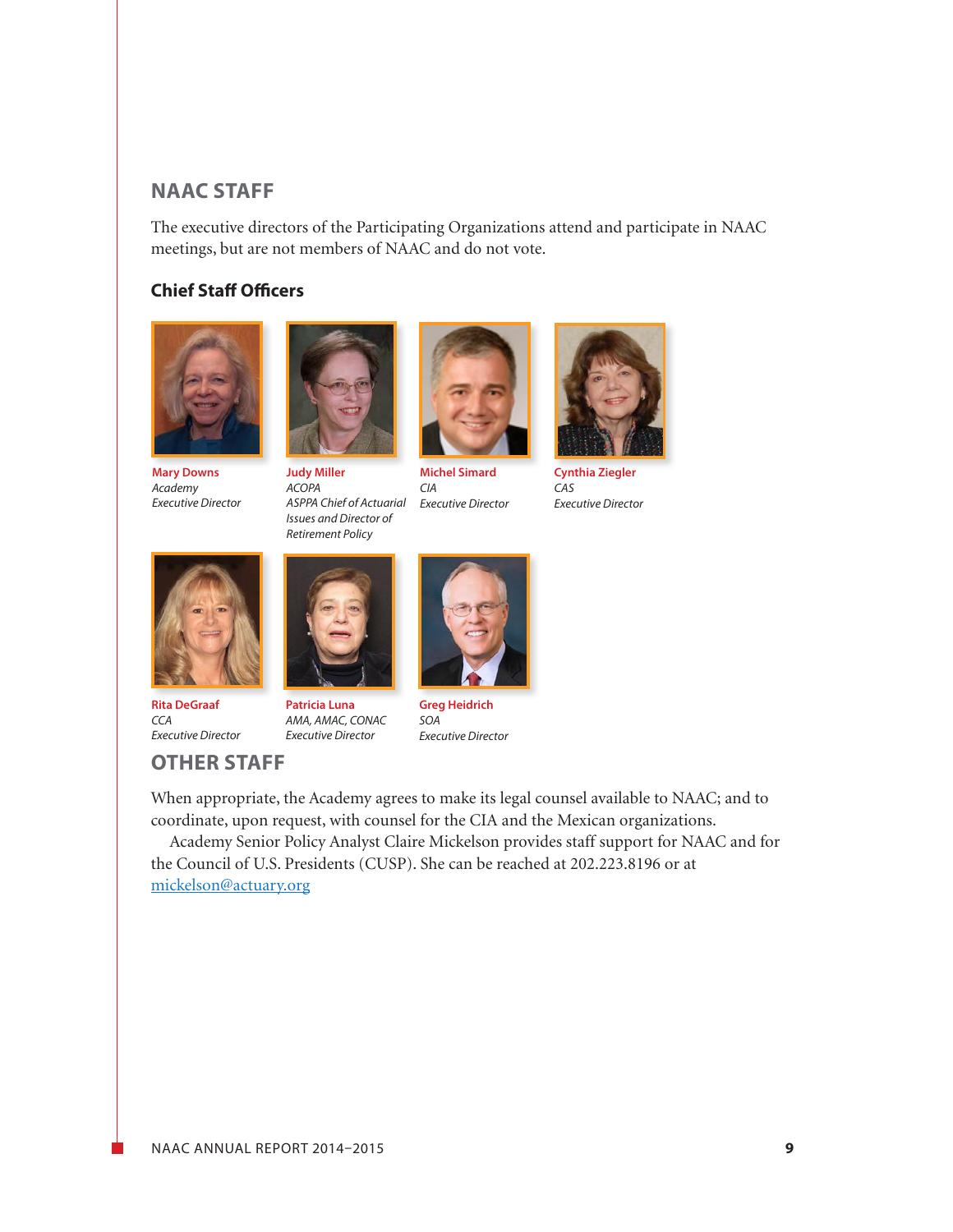

# **PARTICIPATING NAAC ORGANIZATIONS**

NAAC brings together the five national actuarial organizations in the United States, the three in Mexico, and the Canadian Institute of Actuaries. The missions of the nine Participating Organizations may be summarized as follows:

#### **American Academy of Actuaries (Academy)**

The Academy serves the public and the U.S. actuarial profession. To accomplish this, as the public voice for the United States actuarial profession, the Academy provides independent and objective actuarial information, analysis, and education for the formation of sound public policy; provides for the establishment, maintenance, and enforcement of high professional standards of actuarial qualification, practice, and conduct; advances actuarial practice by informing and educating its members on public policy and professionalism issues and current and emerging practices; identifies and addresses issues on behalf of the public interest on matters in which actuarial science provides a unique understanding; increases the public's understanding and recognition of the value of the actuarial profession; provides opportunities for professional development of its members through volunteerism and service to the profession; facilitates and coordinates response to issues of common interest among the U.S.-based actuarial associations; and coordinates the representation of the U.S. profession globally. The vision of the Academy is that financial security systems in the United States be sound and sustainable, and that actuaries be recognized as preeminent experts in risk and financial security.

#### **ASPPA College of Pension Actuaries (ACOPA)**

All credentialed actuarial members of ASPPA are members of the ASPPA College of Pension Actuaries (ACOPA). ACOPA is a part of the American Society of Pension Professionals and Actuaries (ASPPA). The major goal of ASPPA and ACOPA is to educate all retirement plan professionals and to preserve and enhance the employer-based retirement system as an essential part of a national retirement income policy in the United States. ACOPA is responsible for identifying and addressing the professional development needs of the actuarial membership of ASPPA. ACO-PA is also the primary source of professional organizational support for pension actuaries, and is charged with carrying out ASPPA's responsibilities as one of the recognized U.S.-based actuarial organizations and as a member of NAAC.

#### **Canadian Institute of Actuaries (CIA)**

As the national organization of the actuarial profession in Canada, the Canadian Institute of Actuaries (CIA) serves both the public interest and the profession by promoting the advancement of actuarial science; providing for the education and qualification of current and prospective members; providing professional guidance to its members and ensuring that actuarial services they provide meet the highest standards; and advocating for the profession and providing timely and relevant contributions to the development of public policy. The vision of the CIA is for its members to be recognized as trusted leaders in the quantification and management of risks and contingent events.